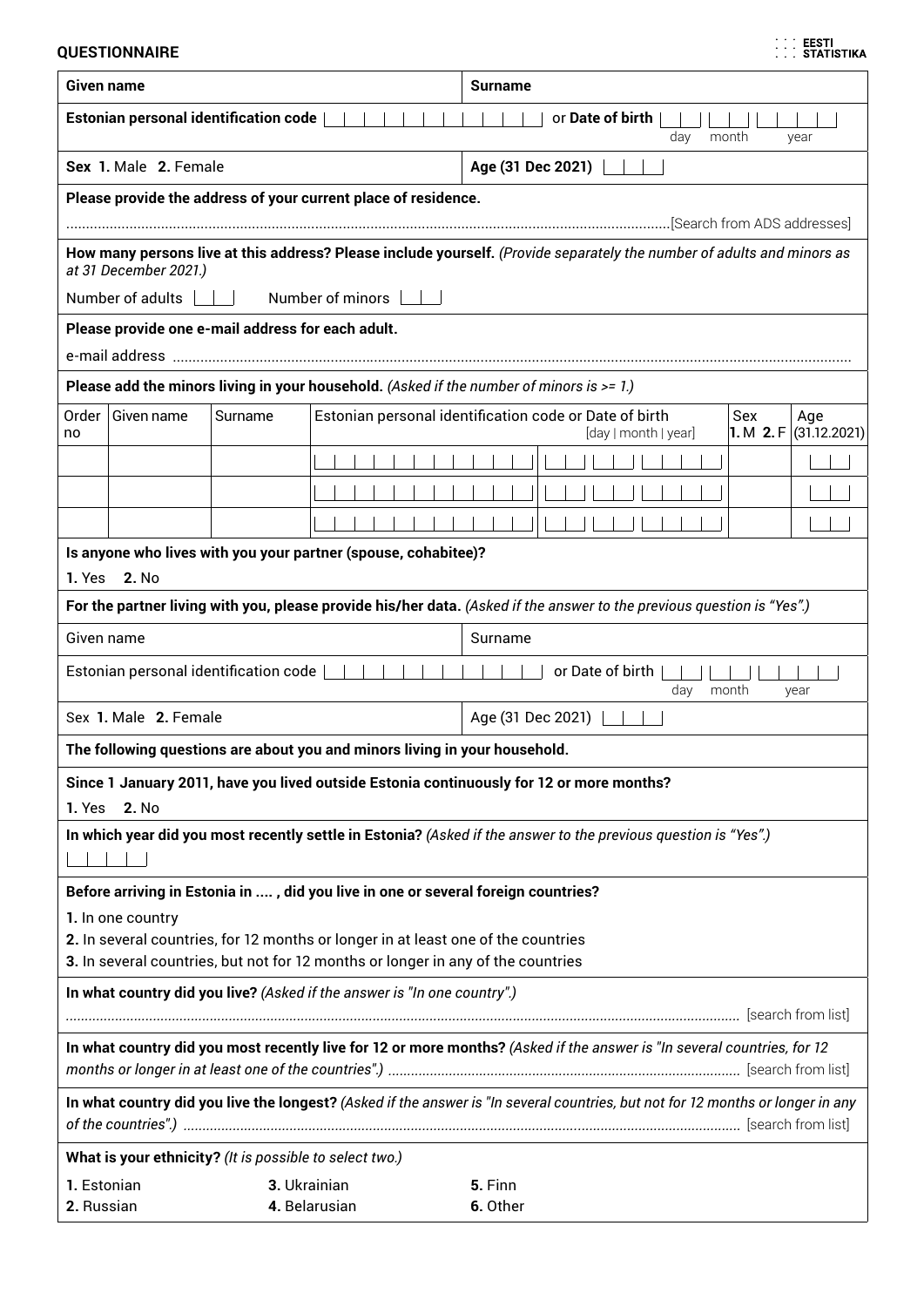|                                                                                                                                                 | Please select which languages you speak, incl. mother tongue. (Mark all that apply.)                                                                             |                                     |                                                                                                                     |  |  |  |  |
|-------------------------------------------------------------------------------------------------------------------------------------------------|------------------------------------------------------------------------------------------------------------------------------------------------------------------|-------------------------------------|---------------------------------------------------------------------------------------------------------------------|--|--|--|--|
| 1. Estonian<br>2. Russian                                                                                                                       | 3. English<br>4. Finnish                                                                                                                                         | 5. German<br>6. French              | 7. Swedish<br>8. Other                                                                                              |  |  |  |  |
|                                                                                                                                                 |                                                                                                                                                                  |                                     |                                                                                                                     |  |  |  |  |
| Please enter what other languages you speak that were not selected before, incl. mother tongue.                                                 |                                                                                                                                                                  |                                     |                                                                                                                     |  |  |  |  |
|                                                                                                                                                 | Which of these languages is your mother tongue? (It is possible to select two.)                                                                                  |                                     |                                                                                                                     |  |  |  |  |
|                                                                                                                                                 | [Languages selected in the previous question are given as options.]                                                                                              |                                     |                                                                                                                     |  |  |  |  |
| 1. Yes<br><b>2. No</b>                                                                                                                          | Do you speak any Estonian language form, dialect or subdialect?<br>(Asked if you indicated that you or a minor living in your household speaks Estonian.)        |                                     |                                                                                                                     |  |  |  |  |
|                                                                                                                                                 | Please select the Estonian language form, dialect or subdialect that you speak.<br>(Asked if the answer to the previous question is "Yes". Mark all that apply.) |                                     |                                                                                                                     |  |  |  |  |
| 1. Võru                                                                                                                                         | 4. Mulgi                                                                                                                                                         | 7. Muhu                             | 10. Other                                                                                                           |  |  |  |  |
| 2. Saare                                                                                                                                        | 5. Tartu                                                                                                                                                         | 8. Kodavere                         |                                                                                                                     |  |  |  |  |
| 3. Setu                                                                                                                                         | 6. Kihnu                                                                                                                                                         | 9. Hiiu                             |                                                                                                                     |  |  |  |  |
|                                                                                                                                                 | Which other Estonian language form, dialect or subdialect do you speak?                                                                                          |                                     | Please enter the Estonian language form, dialect or subdialect that you speak but could not find among the options. |  |  |  |  |
|                                                                                                                                                 |                                                                                                                                                                  |                                     |                                                                                                                     |  |  |  |  |
| Do you have any religious affiliation?                                                                                                          |                                                                                                                                                                  |                                     |                                                                                                                     |  |  |  |  |
| 1. Yes 2. No 3. Not willing to answer                                                                                                           |                                                                                                                                                                  |                                     |                                                                                                                     |  |  |  |  |
| (Asked if the answer to the previous question is "Yes".)                                                                                        | Please select in the list below your religious affiliation.                                                                                                      |                                     |                                                                                                                     |  |  |  |  |
| 1. Lutheran                                                                                                                                     | 5. Jehovah's Witnesses                                                                                                                                           | 9. Methodist                        | 13. Earth Believers                                                                                                 |  |  |  |  |
| 2. Orthodox                                                                                                                                     | 6. Pentecostal                                                                                                                                                   | 10. Islam                           | 14. Taara Believers                                                                                                 |  |  |  |  |
| 3. Catholic                                                                                                                                     | 7. Old Believer                                                                                                                                                  | 11. Buddhist                        | 15. Other                                                                                                           |  |  |  |  |
| 4. Baptist                                                                                                                                      | 8. Adventist                                                                                                                                                     | 12. Christian Free<br>Congregations |                                                                                                                     |  |  |  |  |
|                                                                                                                                                 |                                                                                                                                                                  |                                     |                                                                                                                     |  |  |  |  |
|                                                                                                                                                 | Please enter your religious affiliation that you could not find among the options.                                                                               |                                     |                                                                                                                     |  |  |  |  |
|                                                                                                                                                 |                                                                                                                                                                  |                                     |                                                                                                                     |  |  |  |  |
| Do you have any long-standing illness or health problem?                                                                                        |                                                                                                                                                                  |                                     |                                                                                                                     |  |  |  |  |
| 1. Yes 2. No                                                                                                                                    |                                                                                                                                                                  |                                     |                                                                                                                     |  |  |  |  |
| In the past six months, to what extent have you been limited because of a health problem in some everyday activities<br>that people usually do? |                                                                                                                                                                  |                                     |                                                                                                                     |  |  |  |  |
| Only consider limitations lasting at least 6 months that are caused by your own health.<br>Do not consider social limitations due to COVID-19.  |                                                                                                                                                                  |                                     |                                                                                                                     |  |  |  |  |
| 1. Severely limited 2. Limited but not severely<br>3. Not limited at all                                                                        |                                                                                                                                                                  |                                     |                                                                                                                     |  |  |  |  |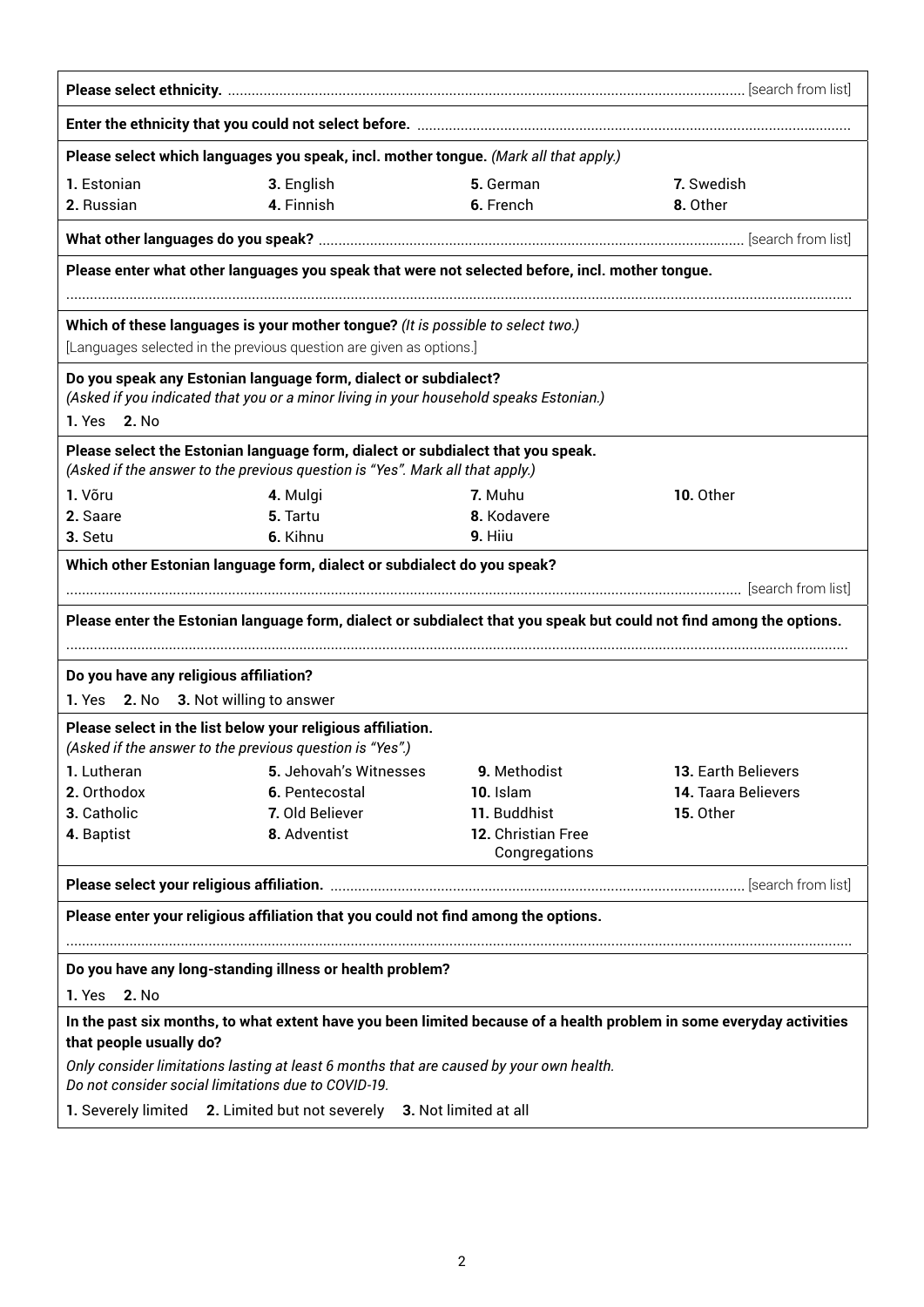## **When answering to the questionnaire use the following additional information.**

- **1. Current place of residence** is a person's actual place of residence where he/she spends most of his/her daily rest and sleep time during the period from 1 November 2021 to 31 January 2022
	- 1. If you spend most of your daily rest and sleep time in several residences in Estonia, indicate the place of residence that you consider the main residence in Estonia. If there is no preferred main residence, indicate the place of residence where you currently stay or stayed last (if not currently in the place of residence).
	- 2. If you move during this period, indicate the new residence in Estonia as the place of residence.
	- 3. If you spend most of this time abroad, indicate the place of residence where you stay in Estonia.
	- 4. If you are abroad during the entire period, but spent most of you daily rest and sleep time in 2021 in Estonia, indicate the place of residence where you stayed in Estonia.
	- 5. Children who live alternately in two places (e.g., with separately living parents) are considered as living at the same address as you if they spend the majority of rest and sleep time during this period with you. If a child spends an equal amount of time with both parents, the parent with whom the child lives at the census moment (31 December 2021) should indicate the child as living with him/her.
	- 6. Students living in dormitories choose the place of residence according to clause 1.
- **2. Household members**  persons living at the same address.
- **3. Partner**  a person who is legally married, in a registered partnership or in an unregistered partnership with the observed person.
- **4.** When entering the **number of persons** living with a person, use the information provided in section 1.

**Adult** – a person who is 18 years old by 31 December 2021, i.e. his/her date of birth is before 31 December 2004.

**Minor** – a person who is not 18 years old by 31 December 2021, i.e. he/she was born on 31 December 2004 or later.

- **5. Residence is considered continuous** irrespective of short visits (a total of less than 3 months in a year) to Estonia. Continuous residence outside Estonia shall not include:
	- employment in a foreign country, if the respondent stays most of vacant days with own household living in Estonia;
	- studies in general education school (upper secondary school, gymnasium, basic school etc.) if parents' home was in Estonia;
	- compulsory military service in the foreign country and participation in a war.

Studies in an institution of higher education or higher vocational school in a foreign country **are considered**  continuous residence outside Estonia.

- **6. Ethnicity** is determined by the respondent. The person has the right to declare himself or herself a member of the ethnicity group, to which he/she feels the strongest ethnical and cultural affiliation.
- **7.** A person is deemed **to speak the language** if his/her language skills enable him/her to manage with speaking, writing and reading in familiar language use situations.

Indicate that you speak the language, if you

- can express yourself in familiar communication situations;
- understand clear talk on everyday subjects;
- understand the general meaning of uncomplicated texts and can write short texts for general use (brief messages, fill out standard documents.

If you lack one skill but another skill is at a higher level compared to the previously described requirements, your answer should still be affirmative. For example, you can consider yourself to speak the language if you:

- speak the language quite fluently but cannot write in it:
- can read specialty or hobby-related literature in a foreign language but cannot speak the language.
- **8. Mother tongue** is the language, which was learned in early childhood as the first language and in which the person is generally most proficient. The mother tongue and the ethnicity of the person do not have to be the same.

The mother tongue of deaf persons may also be sign language. If a person became deaf at a later age, indicate the first language learned as a child.

**9. Local language form or dialect** means local language customs that are different from the Estonian literary standard, not foreign languages. Such language customs can be referred to as local language, dialect or subdialect. A person who speaks a local language form is someone who understands and can also express oneself in this language.